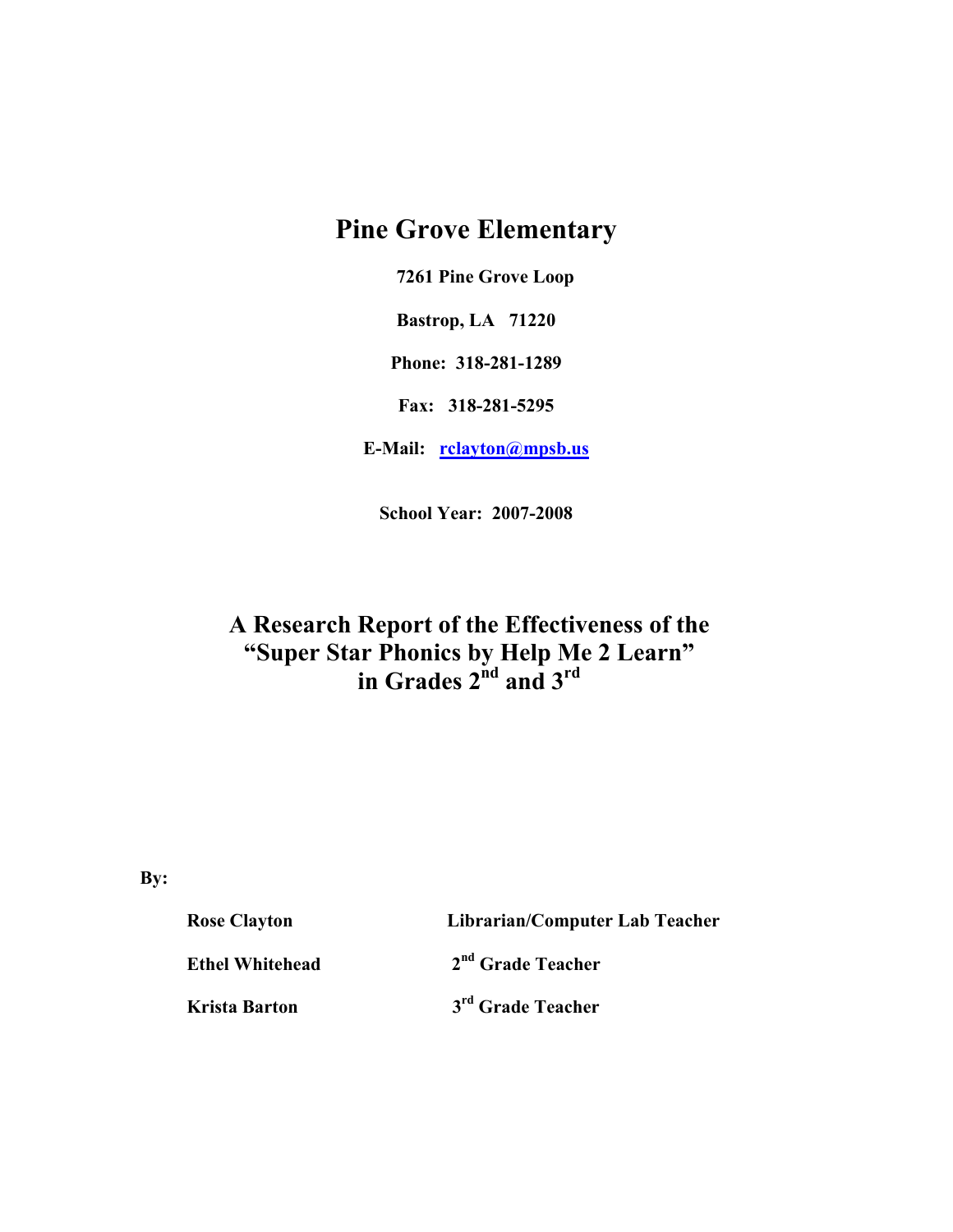#### **ABSTRACT**

Pine Grove Elementary Pre-K through  $6<sup>th</sup>$  grade is located in Bastrop, Louisiana. Our enrollment is 450 students with a demographic makeup of 85% regular education and 15% students with disabilities. The percentage of students with disabilities has increased over the last year by 10%. Our school has 20 classes with an average class size of 23. With the increased class size, we are looking for ways to motivate student achievement through technology. According to research conducted by the National Reading Panel in 1997, the "What Works?" report found that the five key areas in learning to read are phonemic awareness, phonics, comprehension, vocabulary, and fluency. An important pre-reading skill is phonemic awareness. According to research, children become aware that words are made up of sounds which can be assembled in different ways to make different words. Children build these pre-reading skills by practicing nursery rhymes and playing sound and word games such as learning to hear and recognize rhymed words. Tutoring, workbooks, games, or structured computer programs can help teach or reinforce these skills.

(http://www.reading-skills-pyramid.org/phonemicawareness.htm)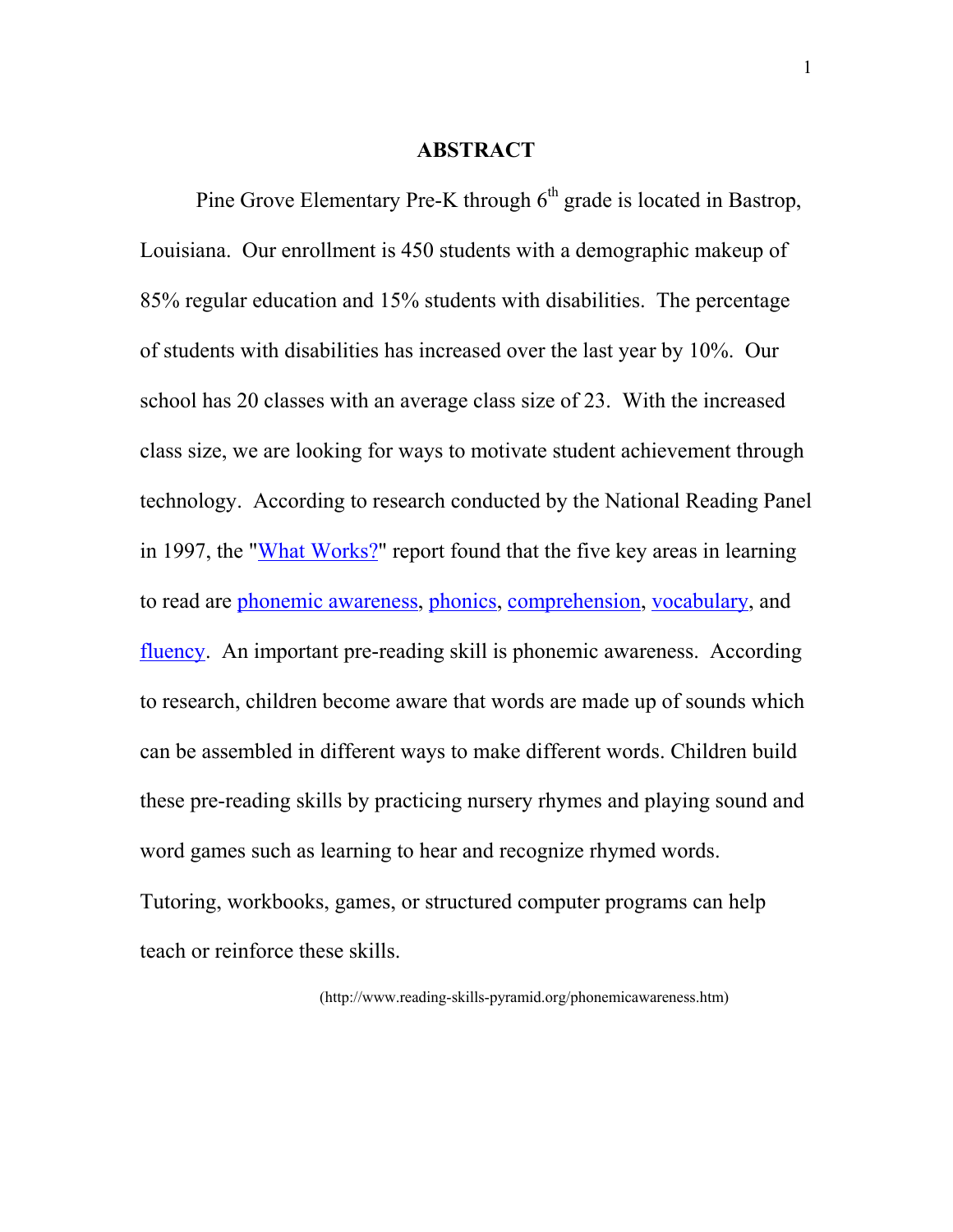We chose the "Super Star Phonics by Help Me 2 Learn" programs because of the interactive learning games and songs for the students. They are easy to use, fun, and an engaging set of programs that makes learning enjoyable.

The purpose of this study was to identify the software's impact on students in the  $2<sup>nd</sup>$  and  $3<sup>rd</sup>$  grades at Pine Grove Elementary School.

This study was conducted in one  $2<sup>nd</sup>$  grade classroom and two  $3<sup>rd</sup>$ grade classrooms at Pine Grove. Teacher observations and pre and post-test scores were included in the study to measure students' progress throughout the school year.

Each class was allowed a scheduled time in the computer lab to practice the phonics program. The students were encouraged to complete each level and obtain as many gold stars as they could.

As a result, the teachers that participated in the study are suggesting that all classes incorporate this computer phonics program in their classrooms next year to improve phonemic awareness. This program will increase each child's ability to read and comprehend, which will improve their test scores in all areas of study.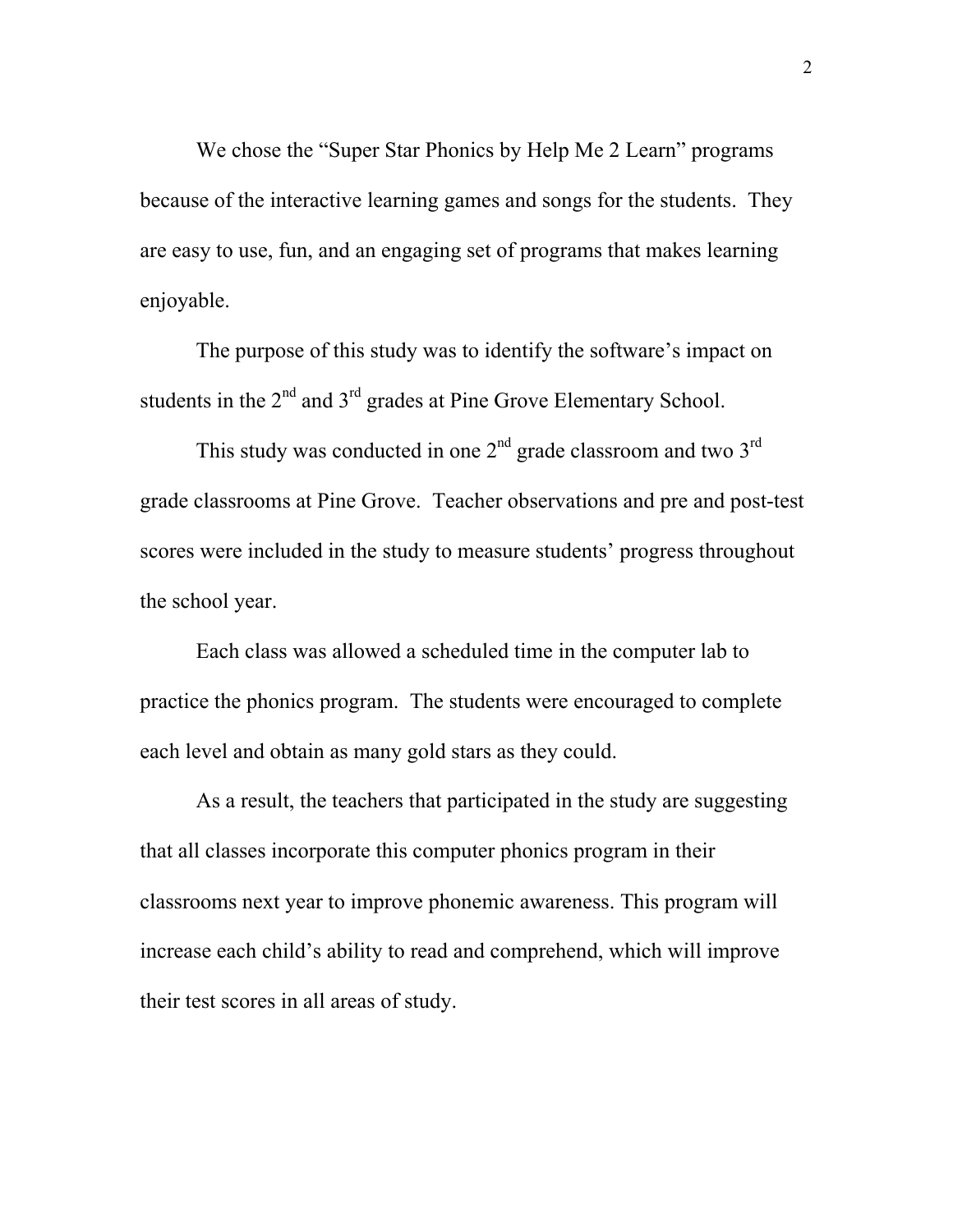## **Table of Contents**

| <b>Abstract</b>                              | 1  |
|----------------------------------------------|----|
| <b>Introduction</b>                          | 4  |
| <b>Research Questions</b>                    | 5  |
| <b>Research Data</b>                         | 6  |
| <b>Problems</b>                              | 8  |
| <b>Subjects of Study/Description of Game</b> | 9  |
| <b>Findings</b>                              | 10 |
| Conclusion                                   | 14 |
| <b>Resources</b>                             | 15 |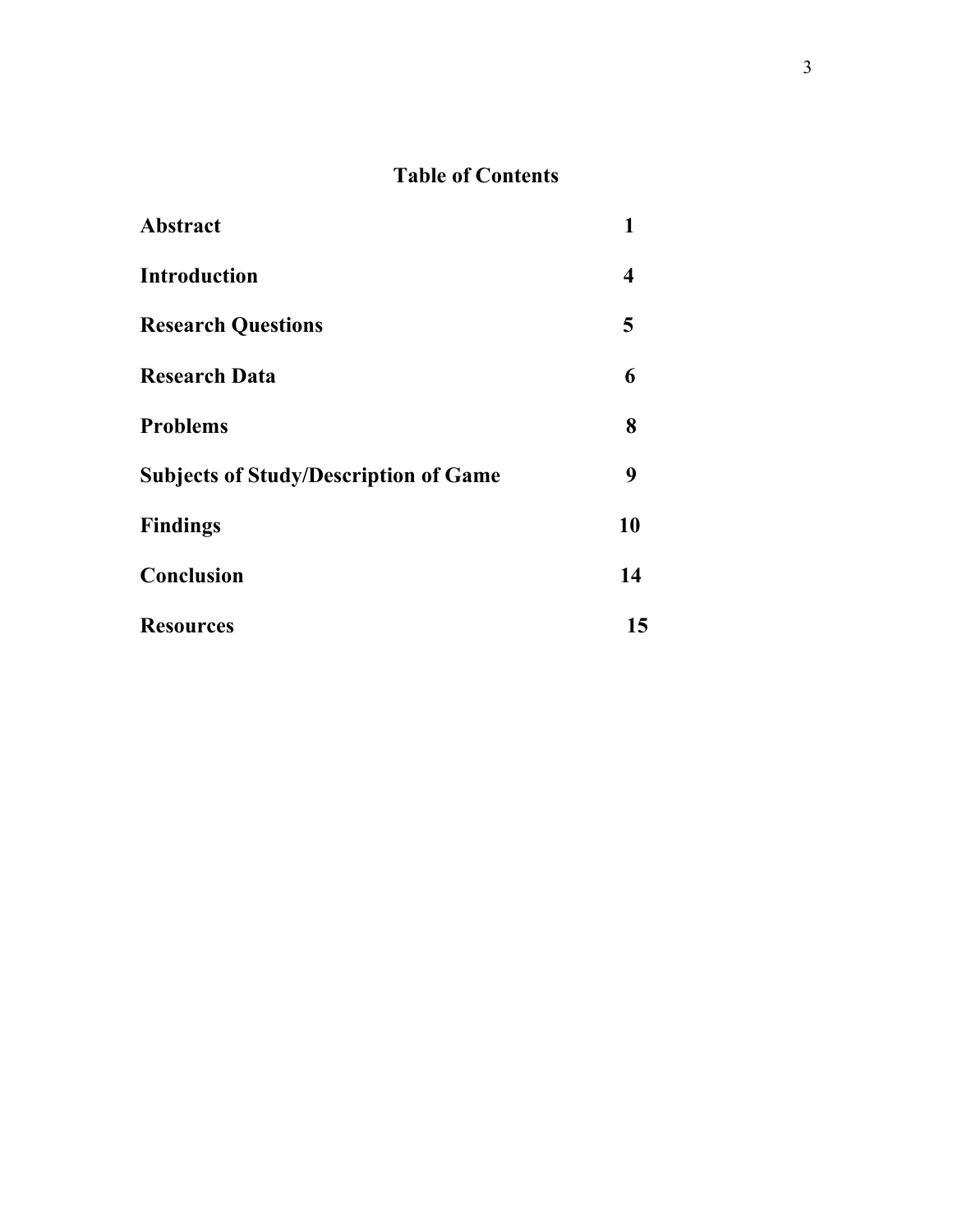#### **Results of the** *Super Star Phonics by Help Me 2 Learn*

## **Grades 2 and 3**

#### **School Year 2007 – 2008**

#### **Introduction**

#### *Statement:*

The purpose of this study is to identify the need for a computer based phonics program in lower elementary.

#### *Rationale:*

Today our students are entering the classroom with little motivation to learn. The competition between the classroom and the outside world is so great that teachers need an exciting way to help students learn to read. Students entering the second and third grades are reading below grade level and testing poorly on accountability tests. This carries on through high school because they do not have the confidence to motivate them to read, therefore their grades, test scores, and attitude toward school causes them to fail. By using a fun-filled program such as "Super Star Phonics by Help Me 2 Learn", students are engaged and excited about learning.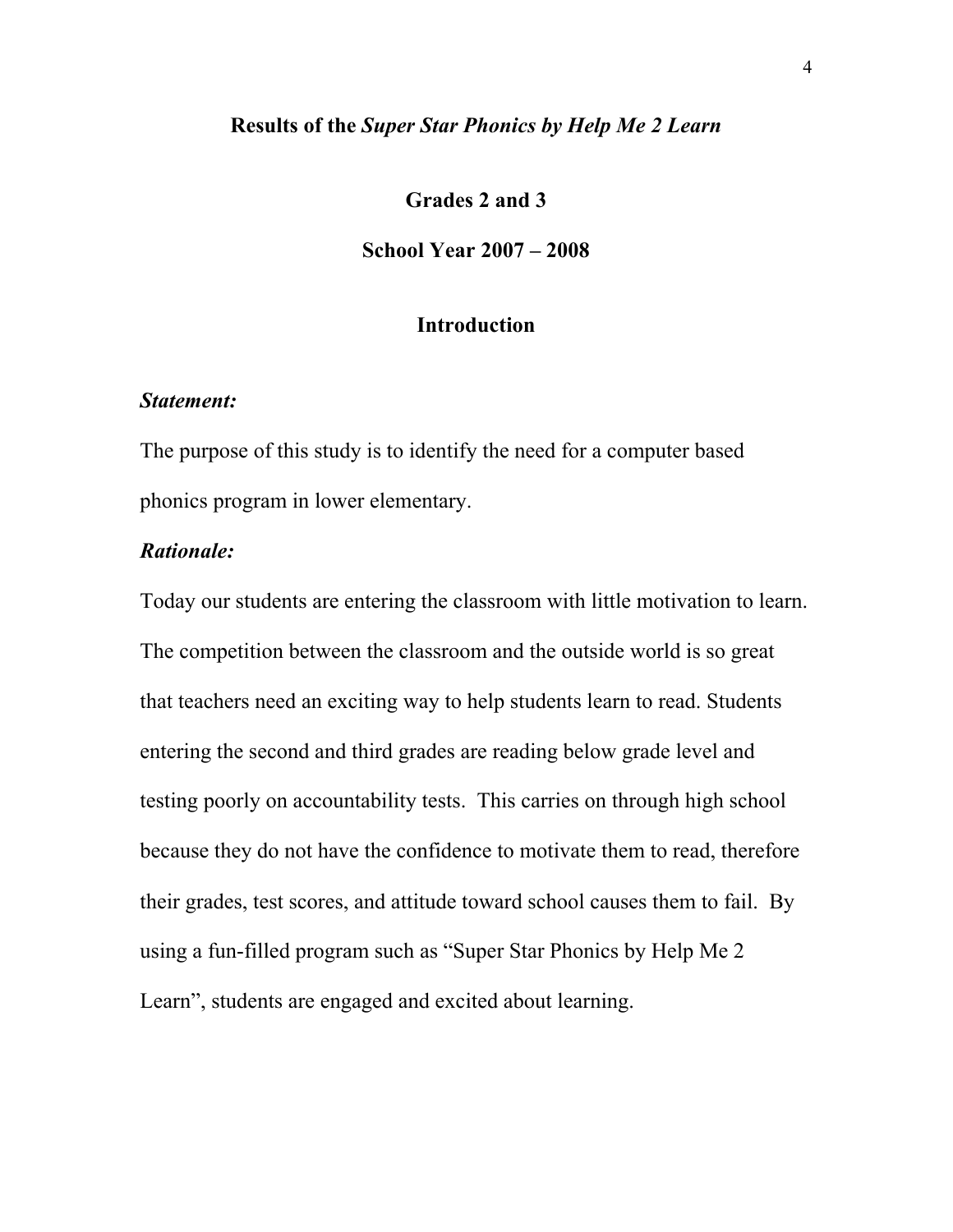According to the Nation's Report Card, 31 percent of 4th graders and 31 percent of 8th graders are proficient readers. Minority students score lower just 16 percent of African American and 22 percent of Hispanic 12th graders are proficient readers. (U.S. Department of Education, Achievement Trends in Reading, 1992-2005). Learning to read and write is critical to a child's success in school and later in life. One of the best predictors of whether a child will function competently in school and go on to contribute actively in our increasingly literate society is the level to which the child progresses in reading and writing. http://www.naeyc.org/about/positions/psread0.asp

## *Research Questions:*

- *1.* **Will students improve test scores from the phonics pre- test to the phonics post- test?**
- *2.* **Will "Super Star Phonics by Help Me 2 Learn" improve students' DRA levels?**
- *3.* **Are the students excited about reading?**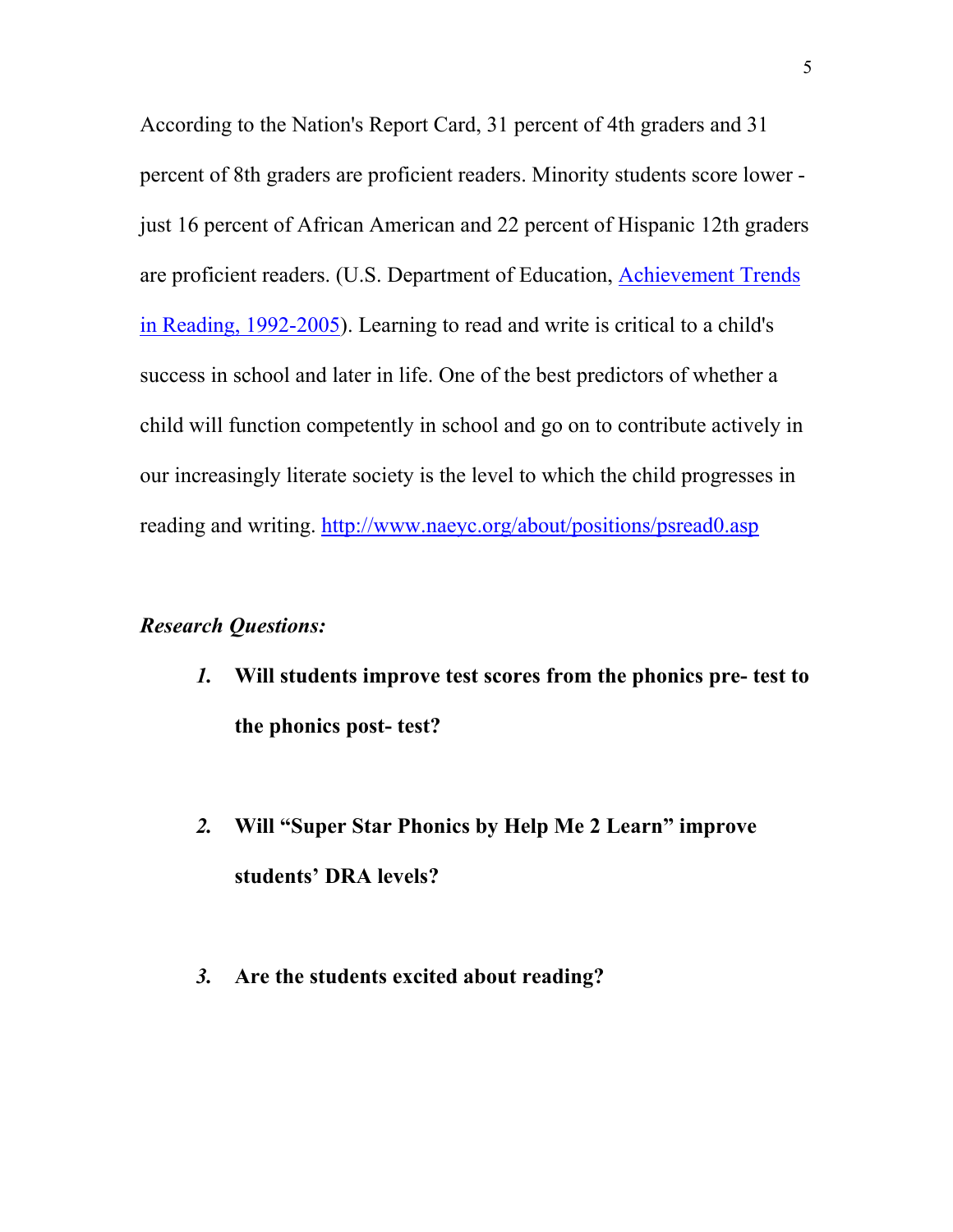#### *Research Data*

According to Center for the Improvement of Early Reading Achievement (CIERA), children who have phonemic awareness skills are likely to have an easier time learning to read and spell than children who have few or none of these skills.

A press release on April 13, 2000, from the National Reading Panel said, in the largest, most comprehensive evidence-based review ever conducted of research on how children learn reading; a Congressionally mandated independent panel has concluded that the most effective way to teach children to read is through instruction that includes a combination of methods.

(http://www.nationalreadingpanel.org/Press/press\_rel\_4\_13\_00\_1.htm)

The panel determined that teaching children to read effectively includes breaking apart and manipulating sounds in words (phonemic awareness), learning that the sounds are represented by the letters of the alphabet and can be blended together to form words (phonics), guided oral reading (having students practice by reading aloud with the guidance and feedback of the teacher), and applying what the students have learned to improve their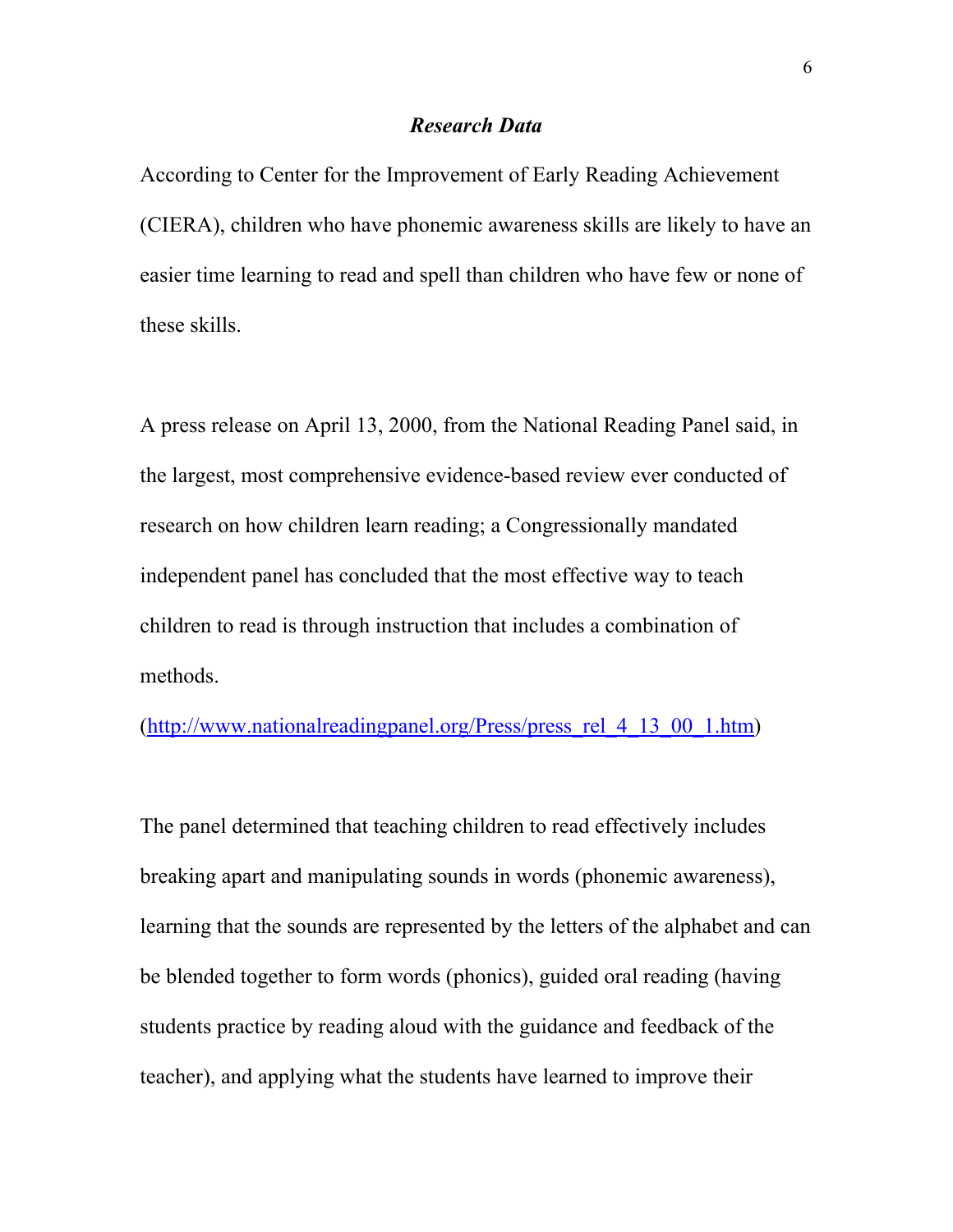reading comprehension. The panel's review focused on the following areas: alphabetics (phonemic awareness and phonics instruction), reading fluency, reading comprehension, teacher education, and computer technology. The panel found that the research conducted to date strongly supports the concept that explicitly and systematically teaching children to manipulate phonemes significantly improves children's reading and spelling abilities. The evidence for this is so clear cut that this method should be an important component of classroom reading instruction. The panel also concluded that the research literature provides solid evidence that phonics instruction produces significant benefits for children from kindergarten through 6th grade and for children having difficulties learning to read. The greatest improvements in reading were seen from systematic phonics instruction. This type of phonics instruction consists of teaching a planned sequence of phonics elements, rather than highlighting elements as they happen to appear in a text. Here again, the evidence was so strong that the panel concluded that systematic phonics instruction is appropriate for routine classroom instruction.

 $(\text{http://www.nationalreadingpanel.org/Press/press}$  rel 4 13 00 1.ht m)

The panel also found that computer technology was a way to reinforce skills taught and helped students comprehend those skills. "Super Star Phonics by Help Me 2 Learn" reinforces all reading skills students have been taught.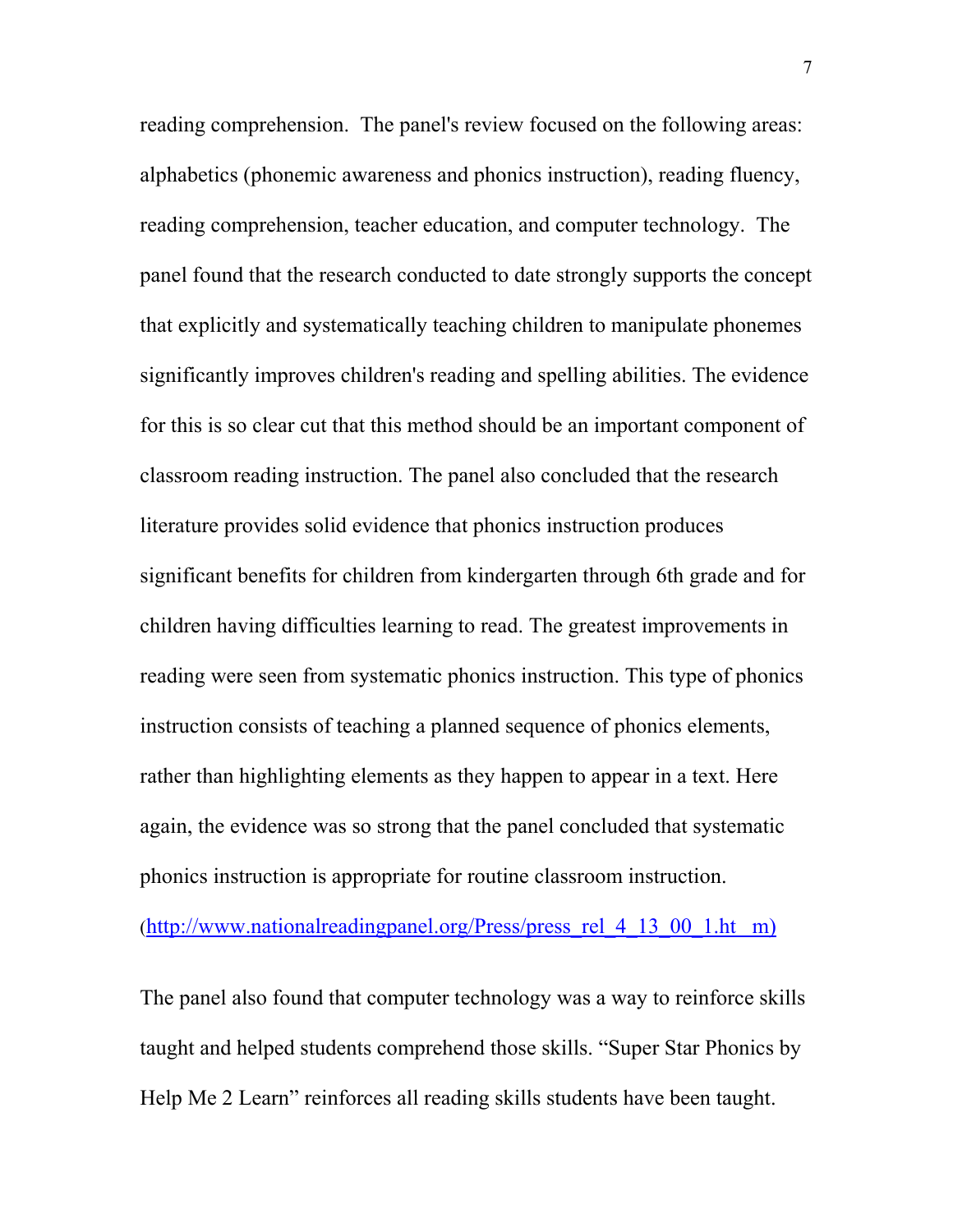#### **Problems Associated With the Study**

While students were working with the "Super Star Phonics by Help Me 2 Learn" programs, several factors interfered with measuring the impact the program had on student academic performance and scores. Students often missed time in the computer lab due to resource instruction, make-up tests, fund raisers, etc. The main factor was absenteeism, which limited participation in the program not only on the days absent, but when returning to school. Make-up work kept them from attending computer lab class. Due to these factors, the mastery of phonemic awareness could have been impacted negatively.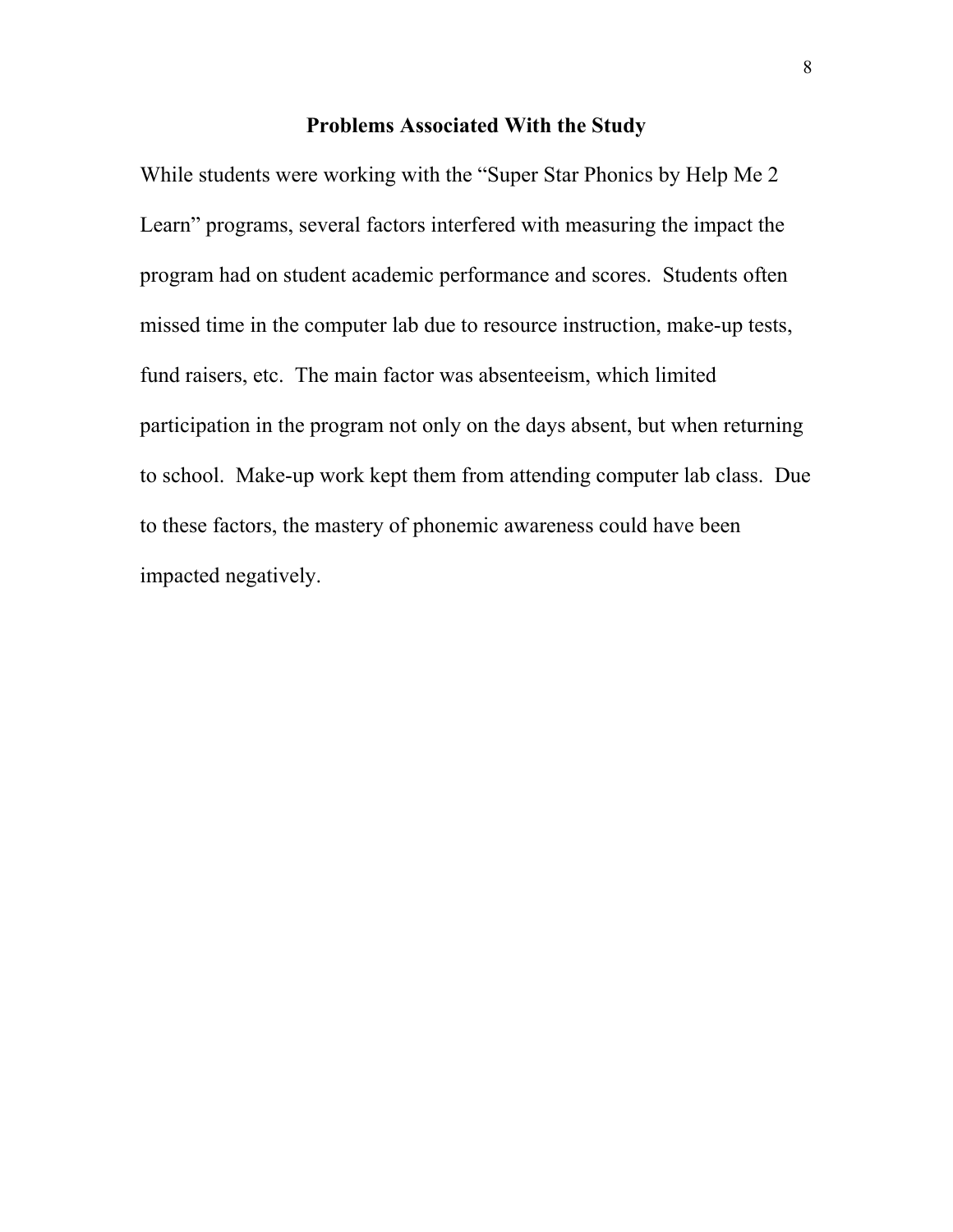## **Subjects:**

The subjects for this project were  $2<sup>nd</sup>$  and  $3<sup>rd</sup>$  grade students in a rural class setting. Several students were bused in from low achieving urban schools. The classes will be referred to as Class A, Class B, and Class C for 2<sup>nd</sup> grade, and Class D and Class E for 3rd grade. The socioeconomic backgrounds for students in all classes were low to middle income. All classes had traditional classroom settings with certified teachers. In  $2^{nd}$ grade, Class B took pre-tests, worked in the programs, and then completed post-tests. Class A and Class C served as control groups and were only allowed pre-tests and post-tests. All classes were given the pre-test and post-test during the same week. Both  $3<sup>rd</sup>$  grade classes were given the pretests, worked through the program and given the post-tests.

## **Description of the Super Star Phonics Program:**

The following "Super Star Phonics by Help Me 2 Learn" titles were used in this study:

Phonics 2a – Intermediate Level – used by  $2<sup>nd</sup>$  Grade

Phonics  $2b$  – Intermediate Level II – used by  $2<sup>nd</sup>$  Grade

Phonics  $3a -$  Advanced Level with Sports – used by  $3<sup>rd</sup>$  Grade

Phonics  $3b$  – Advanced Level II with Sports – used by  $3^{rd}$  Grade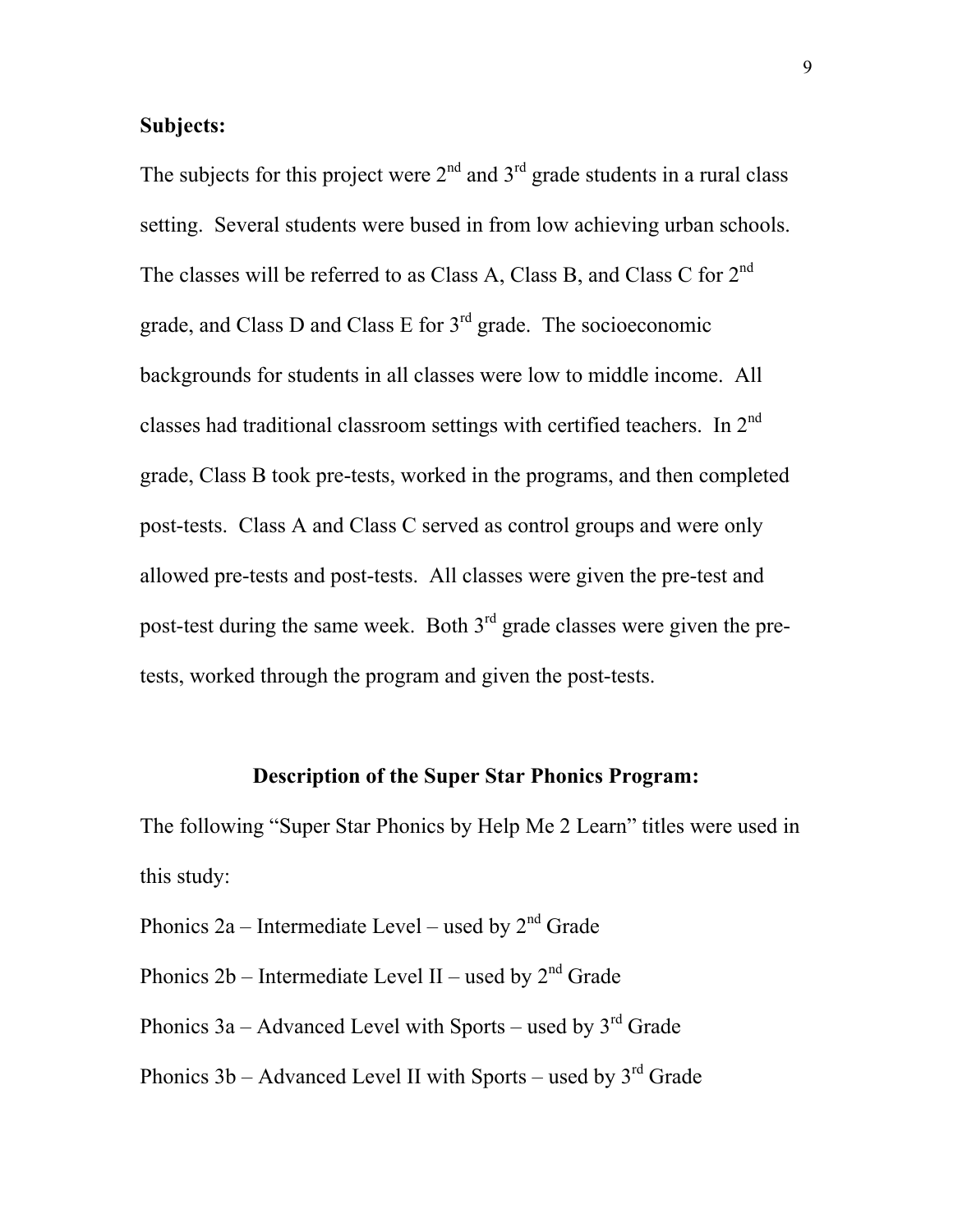The "Super Star Phonics by Help Me 2 Learn" programs offer a motivational way for students to engage in reading activities to develop reading skills. The students are actively involved in the music, games, pictures and drills to enhance reading skills for a lifetime of reading. These programs are a structured, interactive computer game which teaches and reinforces reading skills in a sequenced manner that keeps students coming back and motivates them to learn.

### **Data Used to Interpret Improvement in Students' Achievement**

- 1. Pre-Test versus Post-Test (Super Star Phonics by Help Me 2 Learn)
- 2. DRA (Developmental Reading Assessment)

## **Findings**

### **Question 1:**

Will students improve test scores from the Super Star Phonics pretest to the post- test?

Class A and Class C were given only the pre and post-test, they were not allowed to work the Super Star programs, they served as a control group.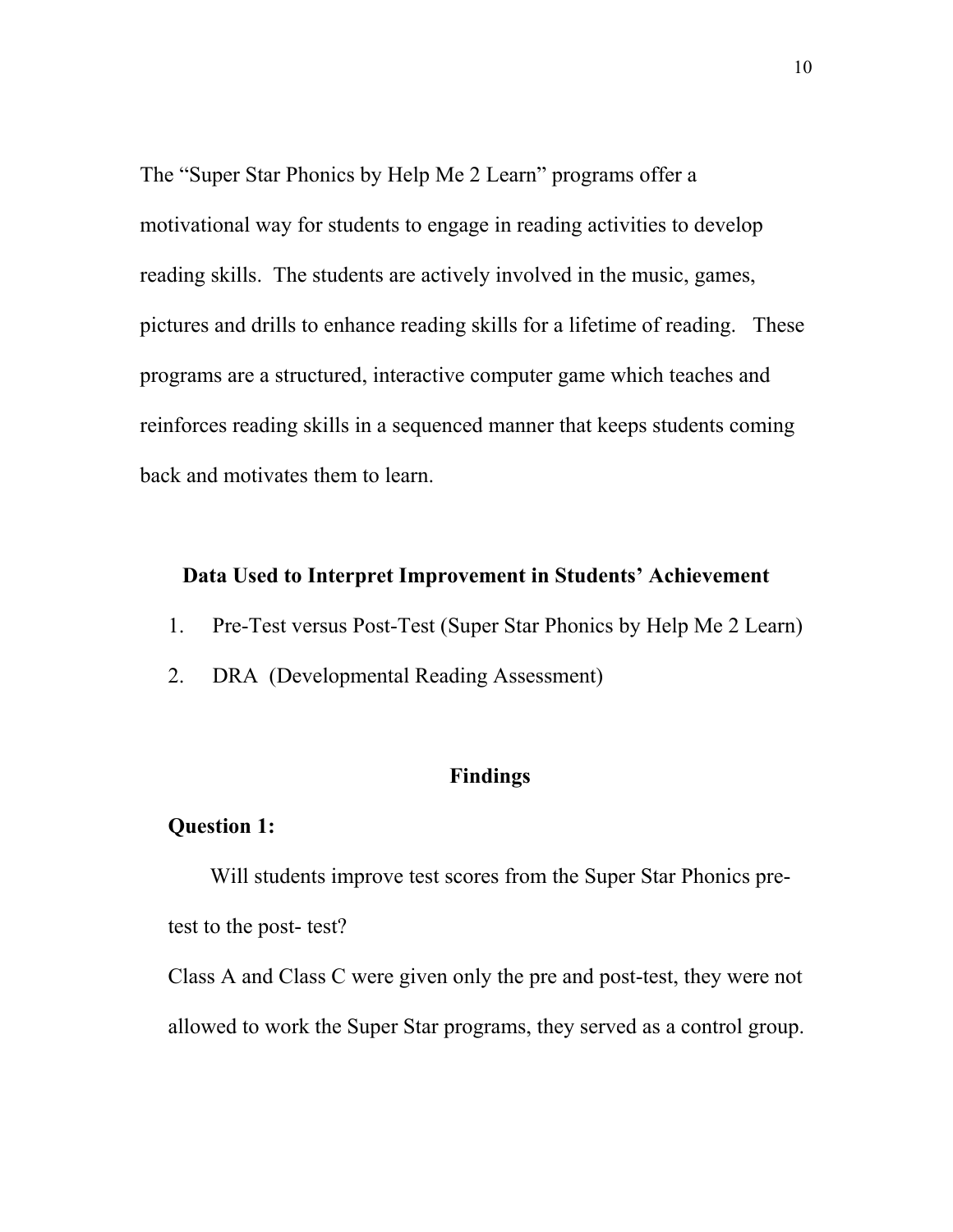| Class                             | Pre-test | $Post-$ | Points  | Results  |
|-----------------------------------|----------|---------|---------|----------|
|                                   | scores   | test    |         | in       |
|                                   |          | scores  |         | percent  |
| Class $\bf{A}$                    | 8796     | 7742    | $-1054$ | $-12.0%$ |
| (did not use Super Star Programs) |          |         |         |          |
| Class $\bf{B}$                    | 8216     | 11324   | $+3108$ | $+37.8%$ |
| (used Super Star Programs)        |          |         |         |          |
| Class $C$                         | 8200     | 8756    | $+ 556$ | $+ 6.8%$ |
| (did not use Super Star Programs) |          |         |         |          |
| Class <b>D</b>                    | 3748     | 5444    | $+1696$ | $+45.2%$ |
| (used Super Star Programs)        |          |         |         |          |
| Class $E$                         | 8284     | 10076   | $+1792$ | $+21.6%$ |
| (used Super Star Programs)        |          |         |         |          |

3. Test Score Results as measured by DRA (Developmental Reading Assessment)

- Post-test scores for control group Class A fell on post-test by 1054 points, a loss of 12%.
- Post-test scores for control group Class C improved on post-test by 556 points, a gain of 6.8%.
- Post-test scores for Class B, which played the games on the program, increased up by 3108 points, a gain of 37.8%.
- Post-test scores for Class D, which played Phonics 3B games, increased by 1696 points, a gain of 45.2%.
- Post-test scores for Class E, which also played the Phonics 3B game, increased by 1792 points, a gain of 21.6%.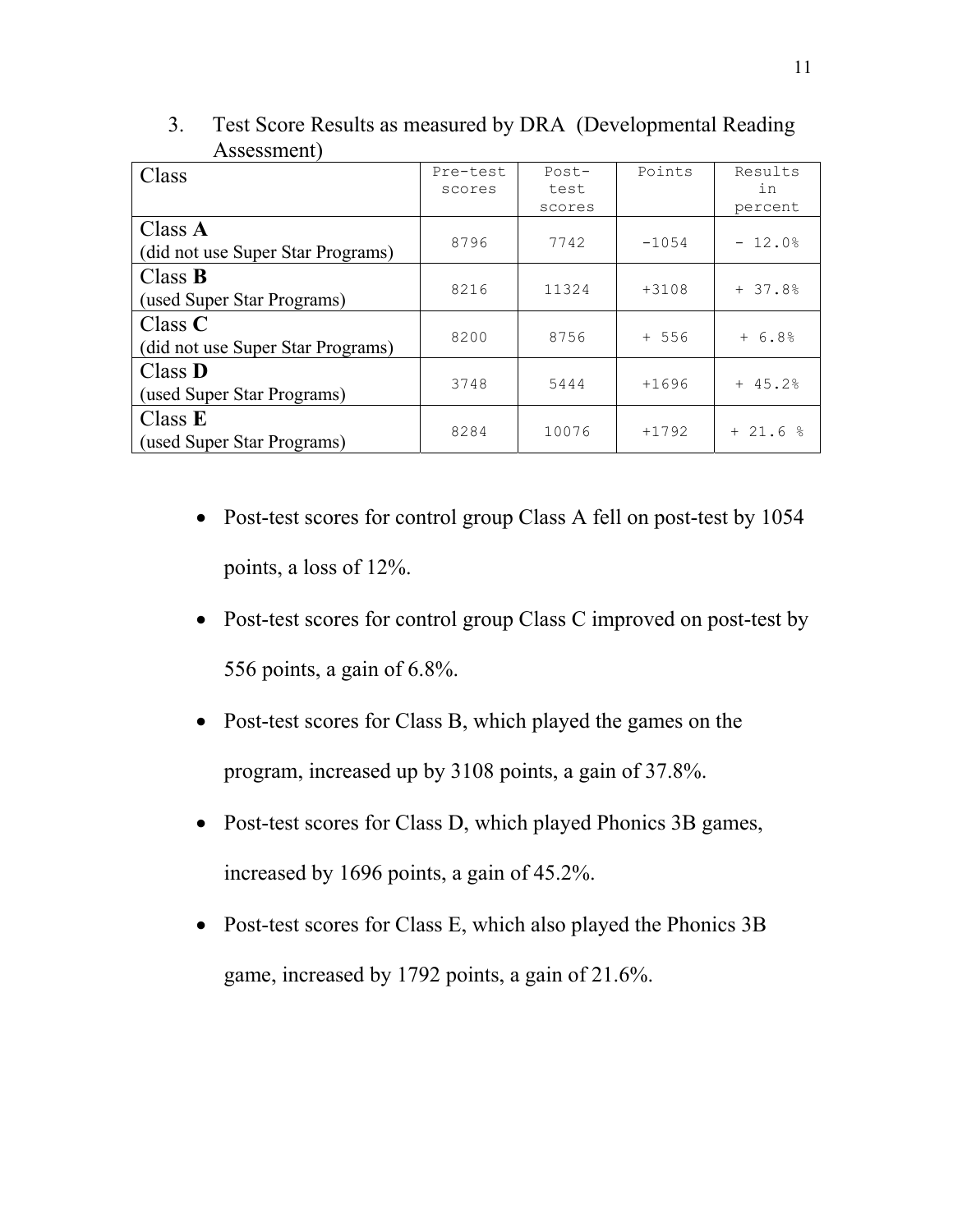## **Question 2:**

Will "Super Star Phonics by Help Me 2 Learn" improve students' DRA, (Developmental Reading Assessment), levels? Class A and Class C were not allowed to play games on the Help Me 2 Learn Phonics programs, Classes B, D, and E were allowed to play.

In all 5 classes with a total of 123 students, only 10 fell below level on the DRA test in May, (all 10 were special needs students). Considering this we looked at the above level students, 64 out of 123 students in all 5 classes were above level. Of this 44 of the 64 students were in the 3 classes that were allowed to continue and play the games on the Super Star Phonics by Help Me 2 Learn programs. To break this down per class;

- Class A, (not allowed to play), 43 % were above level.
- Class C, (not allowed to play), 43% were above level.
- Class B, (allowed to play), 60% were above level.
- Class D, (allowed to play), 61% were above level and
- Class E, (allowed to play), 50% were above level.

In conclusion, the Super Star Phonics by Help Me 2 Learn program increased reading comprehension in all 3 classes that were allowed to play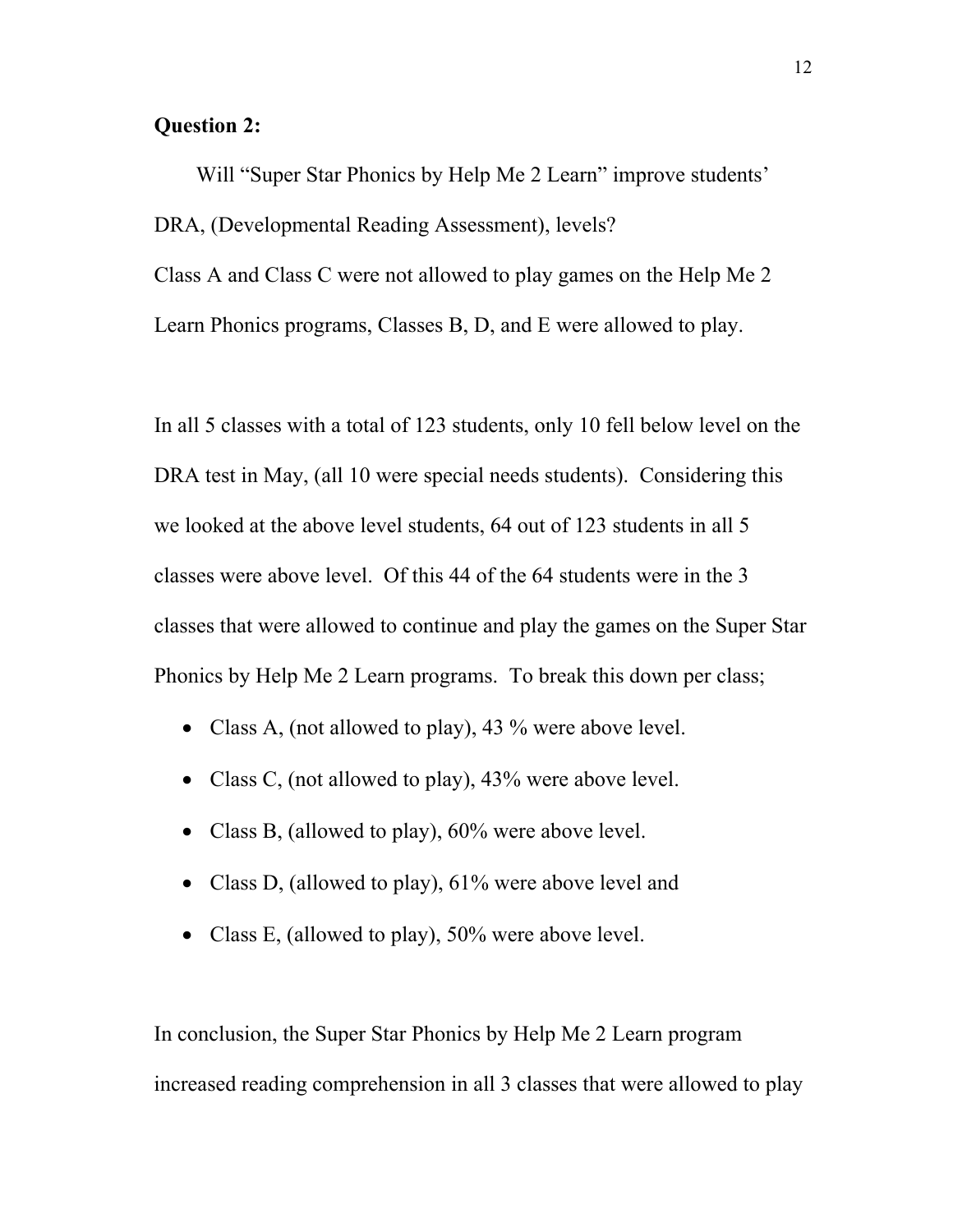the games by a greater percentage than the 2 classes that were not allowed to play.

#### **Question 3:**

Are the students excited about reading?

At Pine Grove we use the Accelerated Reading program in grades 1 through 6 to increase reading comprehension. The students check out books and read them. They then will come to the computer lab and take a computer based comprehension test on the book. The AR program then gives students points for correct answers. In the Classes B, D, and E students increased points acquired by 45% prior year. They also had a higher percentage of points compared to Classes A and C. This year students in Classes B, D, and E asked to check out new library books while students in Classes A and C moaned and complained about checking out books. Overall the students who played the games in the "Super Star Phonics by Help Me 2 Learn programs were interested in reading, would come to class, tell the teacher what the book was about, and what they thought about it. In a teacher's mind this is a great accomplishment seeing students love reading. Our goal next year will be encouraging all grades to use the programs Help Me 2 Learn offers.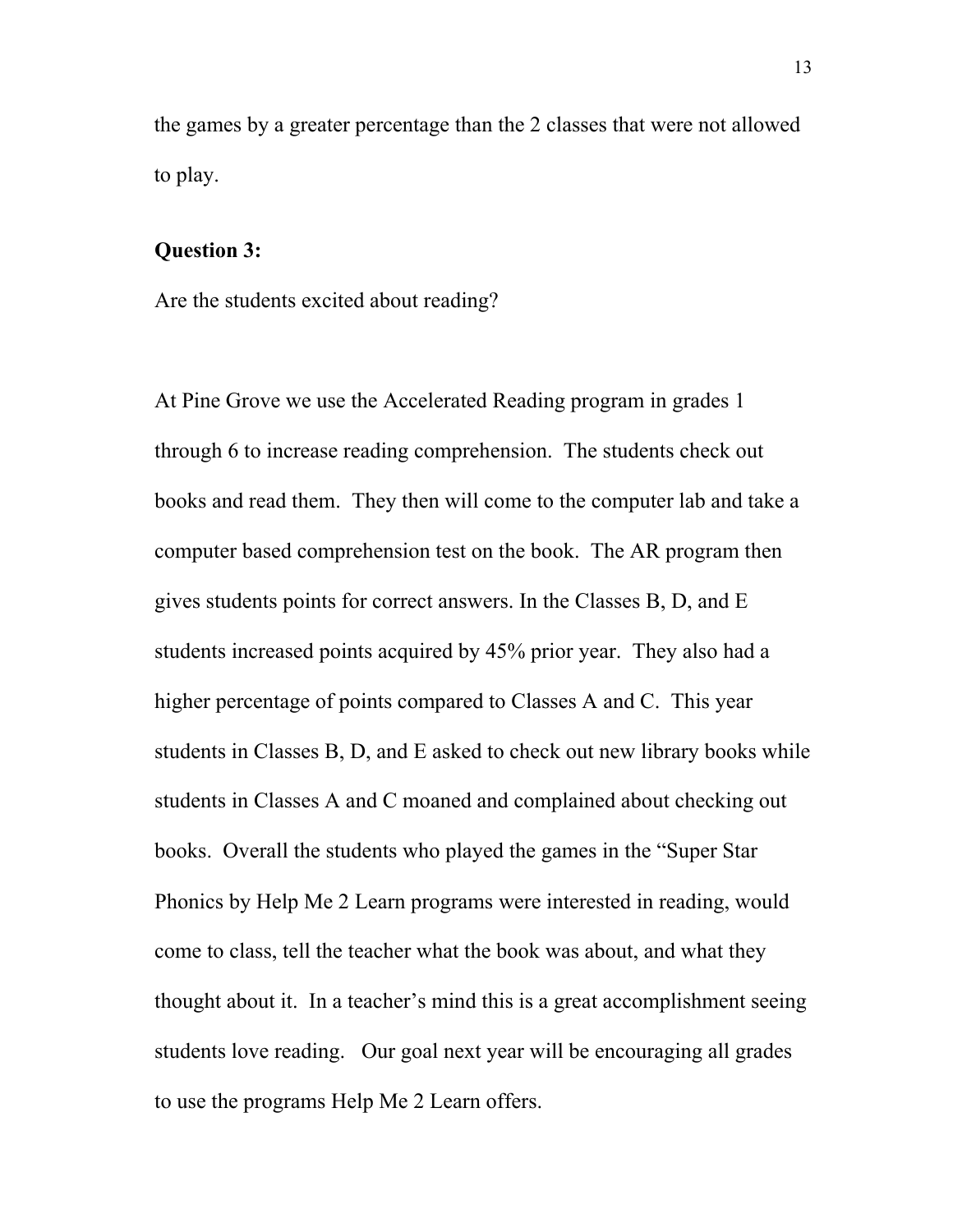## **Conclusion**

The computer based "Super Star Phonics by Help Me 2 Learn" programs have proven to be an outstanding asset in motivating students to read. The programs have also proven to be a factor in improving DRA and post-test scores.

The program also has the state standards correlated to the games; the teachers found this very useful and time saving for their lessons. Overall, the program was a benefit to our students in reading progress and motivation for reading.